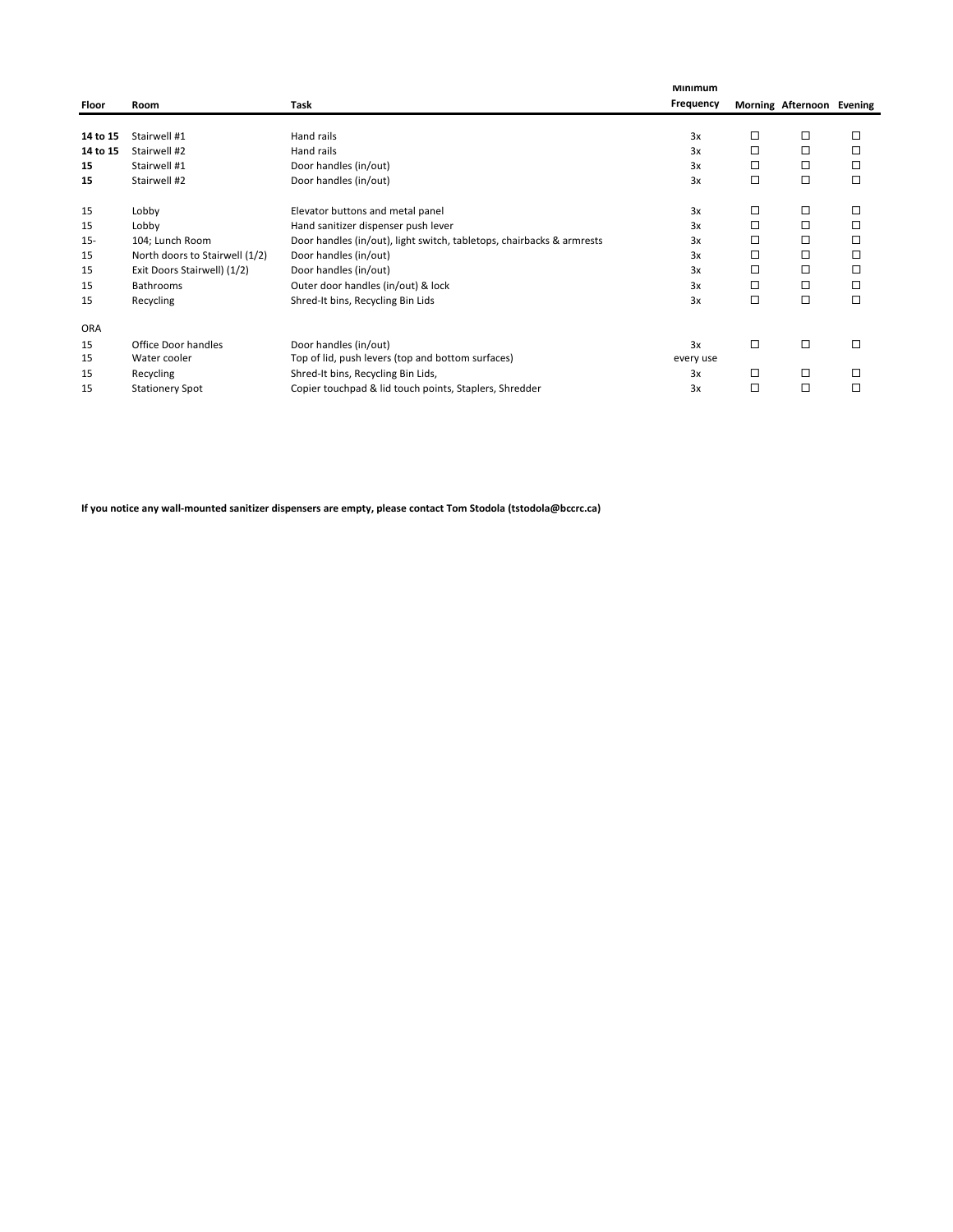|          |                                |                                     | <b>Minimum</b> |   |                           |   |
|----------|--------------------------------|-------------------------------------|----------------|---|---------------------------|---|
| Floor    | Room                           | Task                                | Frequency      |   | Morning Afternoon Evening |   |
|          |                                |                                     |                |   |                           |   |
| 13 to 14 | Stairwell #1                   | Hand rails                          | 3x             | □ | □                         | □ |
| 13 to 14 | Stairwell #2                   | Hand rails                          | 3x             | □ | □                         |   |
| 14       | Stairwell #1                   | Door handles (in/out)               | 3x             | □ | □                         | □ |
| 14       | Stairwell #2                   | Door handles (in/out)               | 3x             | □ | □                         | □ |
|          | Lobby                          | Elevator buttons and metal panel    | 3x             | □ | $\Box$                    | □ |
| 14       |                                |                                     |                |   |                           |   |
| 14       | Lobby                          | Hand sanitizer dispenser push lever | 3x             | □ | □                         |   |
| 14       | North doors to Stairwell (1/2) | Door handles (in/out)               | 3x             | □ | □                         | □ |
| 14       | Exit Doors Stairwell) (1/2)    | Door handles (in/out)               | 3x             | □ | □                         | □ |
| 14       | <b>Bathrooms</b>               | Outer door handles (in/out) & lock  | 3x             | □ | □                         | □ |
| 14       | <b>Interstitial Door</b>       | Door handles (in)                   | 3x             | □ | □                         | □ |
| 14       | Lobby Admin Stations           | Printers/Copiers                    | 3x             | □ | □                         | □ |
| 14       | Recycling                      | Shred-It bins, Recycling Bin Lids   | 3x             | □ | □                         | □ |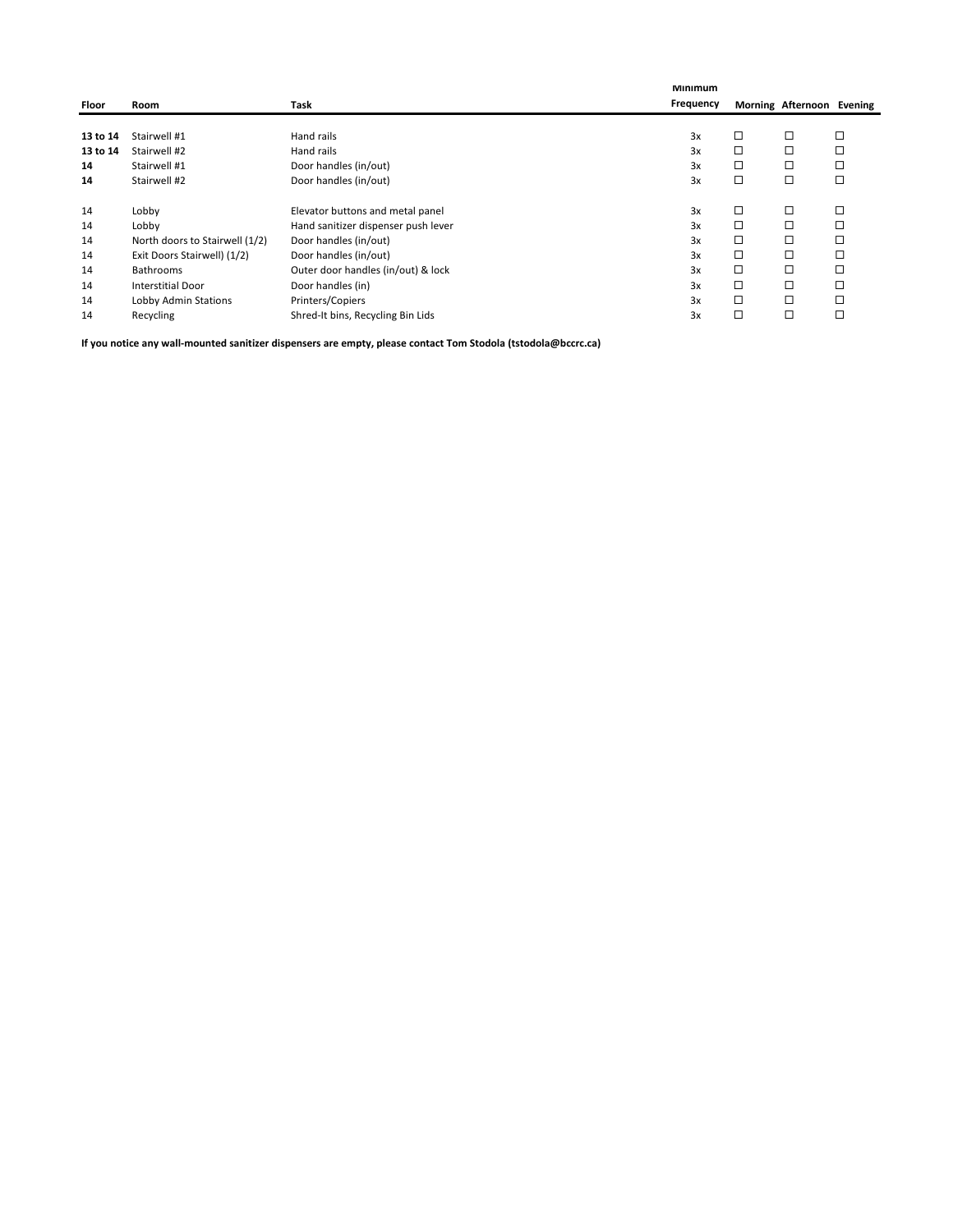|          |                              |                                                                       | Minimum       |        |                           |        |
|----------|------------------------------|-----------------------------------------------------------------------|---------------|--------|---------------------------|--------|
| Floor    | Room                         | Task                                                                  | Frequency     |        | Morning Afternoon Evening |        |
|          |                              |                                                                       |               |        |                           |        |
| 12 to 13 | Spiral Staircase             | Hand rails and flat arm rest areas                                    | 3x            | □      | □                         | □      |
| 12 to 13 | Stairwell #1                 | Hand rails                                                            | 3x            | □      | □                         | □      |
| 12 to 13 | Stairwell #2                 | Hand rails                                                            | 3x            | □      | $\Box$                    | □      |
| 13       | Stairwell #1                 | Door handles (in/out)                                                 | 3x            | □      | □                         | □      |
| 13       | Stairwell #2                 | Door handles (in/out)                                                 | 3x            | □      | $\Box$                    | □      |
| 13       | Lobby                        | Elevator buttons and metal panel                                      | 3x            | □      | □                         | □      |
| 13       | Lobby                        | Hand sanitizer dispenser push lever                                   | 3x            | □      | $\Box$                    | □      |
| 13       | Admin desk                   | Top ledge of desk                                                     | 3x            | □      | $\Box$                    | □      |
| 13       | Lobby                        | Common chairbacks & armrests                                          | 3x            | □      | □                         | □      |
| 13       | <b>Bathrooms</b>             | Outer door handles (in/out), stall door handle & lock                 | 3x            | □      | □                         | □      |
| 13       | Stationery room              | Copier touchpad & lid touch points, Paper cutter handle               | 3x            | □      | $\Box$                    | □      |
| 13       | Recycling                    | Shred-It bins, Recycling Bin Lids                                     | 3x            | □      | □                         | □      |
| 13       | Lab doors (North)            | Push levers (in/out), card reader                                     | 3x            | □      | □                         | □      |
| 13       | Lab doors (South)            | Push levers (in/out), card reader                                     | 3x            | □      | $\Box$                    | $\Box$ |
| 13       | Lab handwashing sink, North  | Soap dispenser push lever, paper towel metal panel                    | 3x            | $\Box$ | $\Box$                    | □      |
| 13       | Lab handwashing sink, South  | Soap dispenser push lever, paper towel metal panel                    | 3x            | $\Box$ | $\Box$                    | □      |
| 12 to 13 | Lab Emergency Stairwell      | Hand rails                                                            | 3x            | $\Box$ | $\Box$                    | □      |
| 12 to 13 | Lab Emergency Stairwell      | Door handles (in/out), card reader                                    | 3x            | □      | $\Box$                    | □      |
| $13 -$   | 301; Walk-in coldroom, North | Outer door handle, light switch, interior push button exit            | 3x            | □      | □                         | □      |
| 13       | East hallway Autoclave       | Touchscreen                                                           | 3x            | □      | $\Box$                    | □      |
| $13 -$   | 217; MARC (SE corner)        | Outer door handle, intercom buttons, pen, metal tabletop              | 3x            | □      | $\Box$                    | □      |
| $13 -$   | 211; Microscopy room         | Door handles (in/out)                                                 | 3x            | □      | $\Box$                    | □      |
| $13 -$   | 201; Walk-in coldroom, South | Outer door handle, light switch, interior push button exit            | 3x            | □      | □                         | □      |
| $13 -$   | 121; Storage room            | Door handles (in/out)                                                 | 3x            | $\Box$ | $\Box$                    | $\Box$ |
| $13 -$   | 207; Equipment Corridor      | Door handles (in/out)                                                 | 3x            | $\Box$ | $\Box$                    | $\Box$ |
| 13       | Meeting room                 | Door handles (in/out), light switch, tabletops, chairbacks & armrests | every use     |        |                           |        |
| 13       | Water cooler                 | Top of lid, push levers (top and bottom surfaces)                     | every use     |        |                           |        |
| 13       | Ice machine                  | Door handle & scoop handle                                            | 3x, every use | $\Box$ | □                         | □      |
| 13       | Lab Elevators                | Call buttons (2 sets)                                                 | 3x            | $\Box$ | $\Box$                    | □      |
| 13       | Eye Wash/Shower              | Handles                                                               | 1x, every use | $\Box$ | □                         | □      |
| 13       | Coat Rack                    |                                                                       | 3x            | □      | $\Box$                    | □      |
| 13       | Mailbox                      |                                                                       | 3x            | □      | □                         | □      |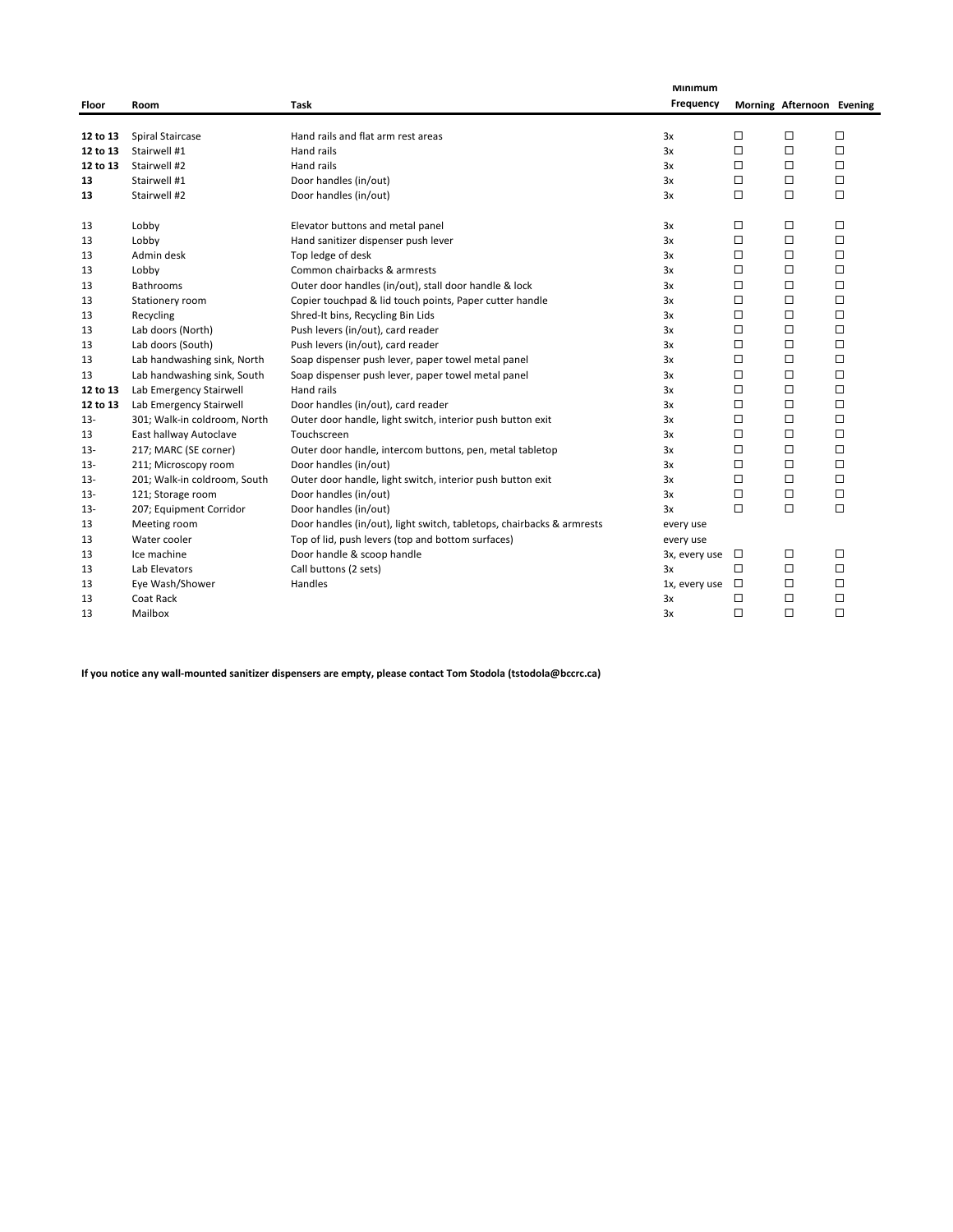| Floor    | Room                           | Task                                                                  | Minimum<br>Frequency |        | Morning Afternoon Evening |        |
|----------|--------------------------------|-----------------------------------------------------------------------|----------------------|--------|---------------------------|--------|
|          |                                |                                                                       |                      |        |                           |        |
| 11 to 12 | Spiral Staircase               | Hand rails and flat arm rest areas                                    | 3x                   | □      | $\Box$                    | □      |
| 11 to 12 | Stairwell #1                   | Hand rails                                                            | 3x                   | □      | $\Box$                    | $\Box$ |
| 11 to 12 | Stairwell #2                   | Hand rails                                                            | 3x                   | □      | □                         | □      |
| 12       | Stairwell #1                   | Door handles (in/out)                                                 | 3x                   | □      | □                         | □      |
| 12       | Stairwell #2                   | Door handles (in/out)                                                 | 3x                   | $\Box$ | $\Box$                    | $\Box$ |
| 12       | Lobby                          | Elevator buttons and metal panel                                      | 3x                   | □      | $\Box$                    | П      |
| 12       | Lobby                          | Hand sanitizer dispenser push lever                                   | 3x                   | $\Box$ | $\Box$                    | $\Box$ |
| 12       | Meeting room                   | Door handles (in/out), light switch, tabletops, chairbacks & armrests | every use            |        |                           |        |
| 12       | North doors to Stairwell (1/2) | Door handles (in/out)                                                 | 3x                   | □      | □                         | □      |
| 12       | Exit Doors Stairwell) (1/2)    | Door handles (in/out)                                                 | 3x                   | □      | $\Box$                    | □      |
| 12       | <b>Bathrooms</b>               | Outer door handles (in/out) & lock                                    | 3x                   | □      | □                         | □      |
| 12       | <b>Admin Station</b>           | Top ledge of her desk                                                 | 3x                   | □      | □                         | $\Box$ |
| 12       | Umbrella hook area             | Railings                                                              | 3x                   | □      | $\Box$                    | □      |
| 12       | Student area                   | Printer contact points                                                | 3x                   | □      | □                         | □      |
| 12       | Student area                   | Phone contact points                                                  | 3x                   | □      | □                         | □      |
| 12       | Recycling                      | Shred-It bins, Recycling Bin Lids                                     | 3x                   | □      | $\Box$                    | □      |
| 12       | Coat Rack                      |                                                                       | 3x                   | □      | □                         | □      |
| 12       | <b>Interstitial Door</b>       | Door handles (in)                                                     | 3x                   | □      | □                         | □      |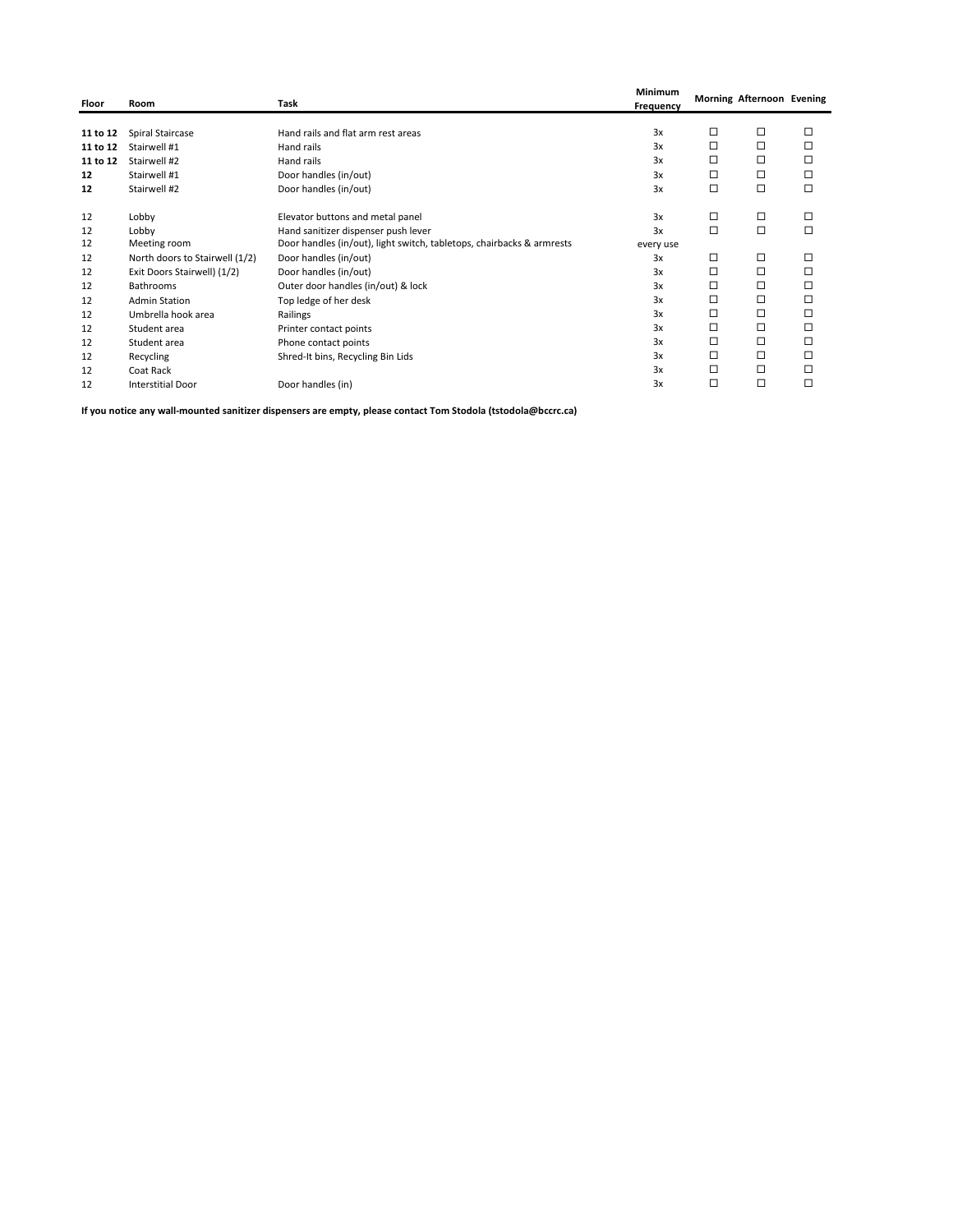| Floor    | Room                          | Task                                                                  | Minimum<br>Frequency |        | Morning Afternoon Evening |        |
|----------|-------------------------------|-----------------------------------------------------------------------|----------------------|--------|---------------------------|--------|
| 10 to 11 | Spiral Staircase              | Hand rails and flat arm rest areas                                    | 3x                   | □      | □                         | □      |
| 10 to 11 | Stairwell #1                  | Hand rails                                                            | 3x                   | $\Box$ | □                         | $\Box$ |
| 10 to 11 | Stairwell #2                  | Hand rails                                                            | 3x                   | □      | □                         | □      |
| 11       | Stairwell #1                  | Door handles (in/out)                                                 | 3x                   | $\Box$ | □                         | □      |
| 11       | Stairwell #2                  | Door handles (in/out)                                                 | 3x                   | п      | □                         | □      |
|          |                               |                                                                       |                      |        |                           |        |
| 11       | Lobby                         | Elevator buttons and metal panel                                      | 3x                   | □      | □                         | $\Box$ |
| 11       | Lobby                         | Hand sanitizer dispenser push lever                                   | 3x                   | $\Box$ | $\Box$                    | $\Box$ |
| 11       | Admin desk (near Christine)   | Top ledge of desk                                                     | 3x                   | $\Box$ | □                         | $\Box$ |
| 11       | <b>Bathrooms</b>              | Outer door handles (in/out), stall door handle & lock                 | 3x                   | $\Box$ | □                         | $\Box$ |
| 11       | Coat Rack                     |                                                                       | 3x                   | $\Box$ | $\Box$                    | $\Box$ |
| 11       | Meeting room                  | Door handles (in/out), light switch, tabletops, chairbacks & armrests | every use            |        |                           |        |
| 11       | Water cooler                  | Top of lid, push levers (top and bottom surfaces)                     | every use            |        |                           |        |
| 11       | Stationery room               | Copier buttons & lid contact points, Paper cutter handle              | 3x                   | □      | □                         | □      |
| 11       | Recycling                     | Shred-It bins, Recycling Bin Lids                                     | 3x                   | $\Box$ | $\Box$                    | $\Box$ |
| $11 -$   | 121; Storage room             | Door handles (in/out)                                                 | 3x                   | □      | □                         | □      |
| 13       | Lab doors (North)             | Push levers (in/out), card reader                                     | 3x                   | $\Box$ | □                         | □      |
| 13       | Lab doors (South)             | Push levers (in/out), card reader                                     | 3x                   | □      | □                         | □      |
| 11       | Lab handwashing sink, North   | Soap dispenser push lever, paper towel metal panel                    | 3x                   | $\Box$ | □                         | $\Box$ |
| 11       | Lab handwashing sink, South   | Soap dispenser push lever, paper towel metal panel                    | 3x                   | $\Box$ | □                         | □      |
| $11 -$   | 301; Microscope room          | Door handles (in/out), light switch                                   | 3x                   | $\Box$ | $\Box$                    | $\Box$ |
| $11 -$   | 205; Equipment room           | 2x door handles (in/out)                                              | 3x                   | $\Box$ | $\Box$                    | $\Box$ |
| $11 -$   | 205; Dark room in middle      | Door handles (in/out)                                                 | 3x                   | $\Box$ | □                         | $\Box$ |
| $11 -$   | 315; Viral Vector Lab         | Outer door handle, intercom buttons, pen, metal tabletop              | 3x                   | $\Box$ | □                         | $\Box$ |
| 11       | Lab bathrooms (x2)            | Outer door handles (in/out) & lock                                    | 3x                   | $\Box$ | □                         | □      |
| 11 to 12 | Lab Emergency Stairwell       | Hand rails                                                            | 3x                   | $\Box$ | □                         | $\Box$ |
| 11 to 12 | Lab Emergency Stairwell       | Door handles (in/out), card reader                                    | 3x                   | $\Box$ | □                         | $\Box$ |
| $11 -$   | 215; Microscope room          | Door handles (in/out), light switch                                   | 3x                   | $\Box$ | $\Box$                    | $\Box$ |
| 11       | Ice machine                   | Door handle & scoop handle                                            | 3x, every use        | $\Box$ | □                         | □      |
| 11       | Lab Elevators                 | Call buttons (2 sets)                                                 | 3x                   | $\Box$ | $\Box$                    | $\Box$ |
| $11 -$   | 209; Dry ice room             | Grey dry ice box lid & latches                                        | 1x, every use        | □      | □                         | $\Box$ |
| $11 -$   | 207; Walk-in coldroom         | Outer door handle, light switch, interior push button exit            | 3x                   | □      | □                         | $\Box$ |
| 11       | Eye Wash/Shower               | Handles                                                               | 1x, every use        | $\Box$ | □                         | $\Box$ |
| 11       | North hallway Autoclave (VVL) | Touchscreen                                                           | 1x, every use        | $\Box$ | □                         | $\Box$ |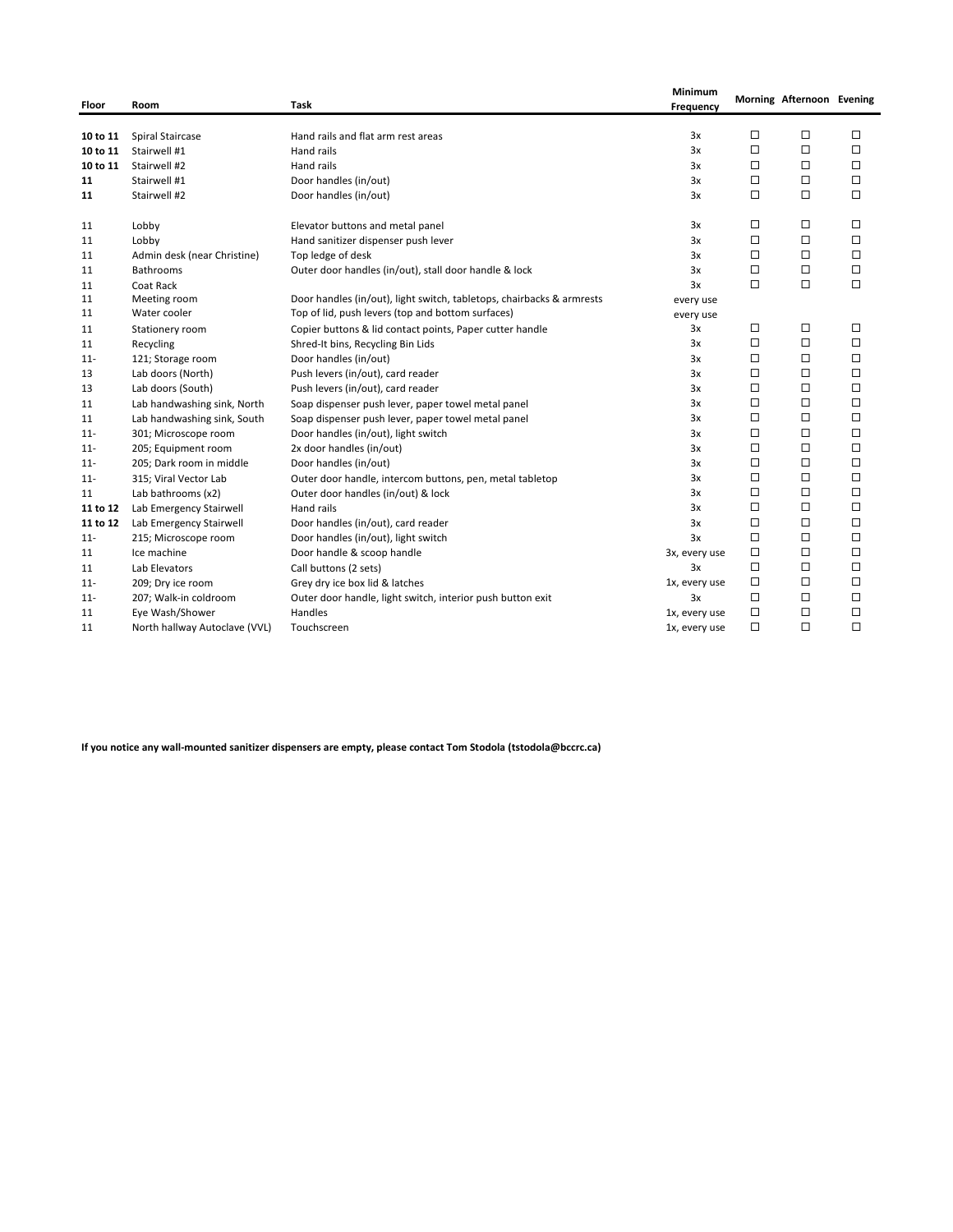| Floor   | Room                           | Task                                                  | Minimum<br>Frequency |   | Morning Afternoon Evening |   |
|---------|--------------------------------|-------------------------------------------------------|----------------------|---|---------------------------|---|
|         |                                |                                                       |                      |   |                           |   |
| 9 to 10 | Spiral Staircase               | Hand rails and flat arm rest areas                    | 3x                   | □ | □                         | □ |
| 9 to 10 | Stairwell #1                   | Hand rails                                            | 3x                   | □ | □                         | □ |
| 9 to 10 | Stairwell #2                   | Hand rails                                            | 3x                   | □ | □                         | □ |
| 10      | Stairwell #1                   | Door handles (in/out)                                 | 3x                   | □ | □                         | □ |
| 10      | Stairwell #2                   | Door handles (in/out)                                 |                      | □ | □                         | □ |
| 10      | Lobby                          | Elevator buttons and metal panel                      | 3x                   | □ | □                         | □ |
| 10      | Lobby                          | Hand sanitizer dispenser push lever                   | 3x                   | □ | □                         |   |
| 10      | North doors to Stairwell (1/2) | Door handles (in/out)                                 | 3x                   | □ | □                         | □ |
| 10      | Exit Doors Stairwell) (1/2)    | Door handles (in/out)                                 | 3x                   | □ | □                         | □ |
| 10      | <b>Bathrooms</b>               | Outer door handles (in/out) & lock                    | 3x                   | □ | □                         | □ |
| 10      | Stationery room                | Used as Lunchroom - tables/chairs - need to clean out | every use            |   |                           |   |
| 10      | Water cooler                   | Top of lid, push levers (top and bottom surfaces)     | every use            |   |                           |   |
| 10      | Umbrella hook area             | Railings                                              | 3x                   | □ | □                         |   |
| 10      | Recycling                      | Shred-It bins, Recycling Bin Lids                     | 3x                   | □ | □                         |   |
| 12      | <b>Interstitial Door</b>       | Door handles (in)                                     | 3x                   | □ | □                         | □ |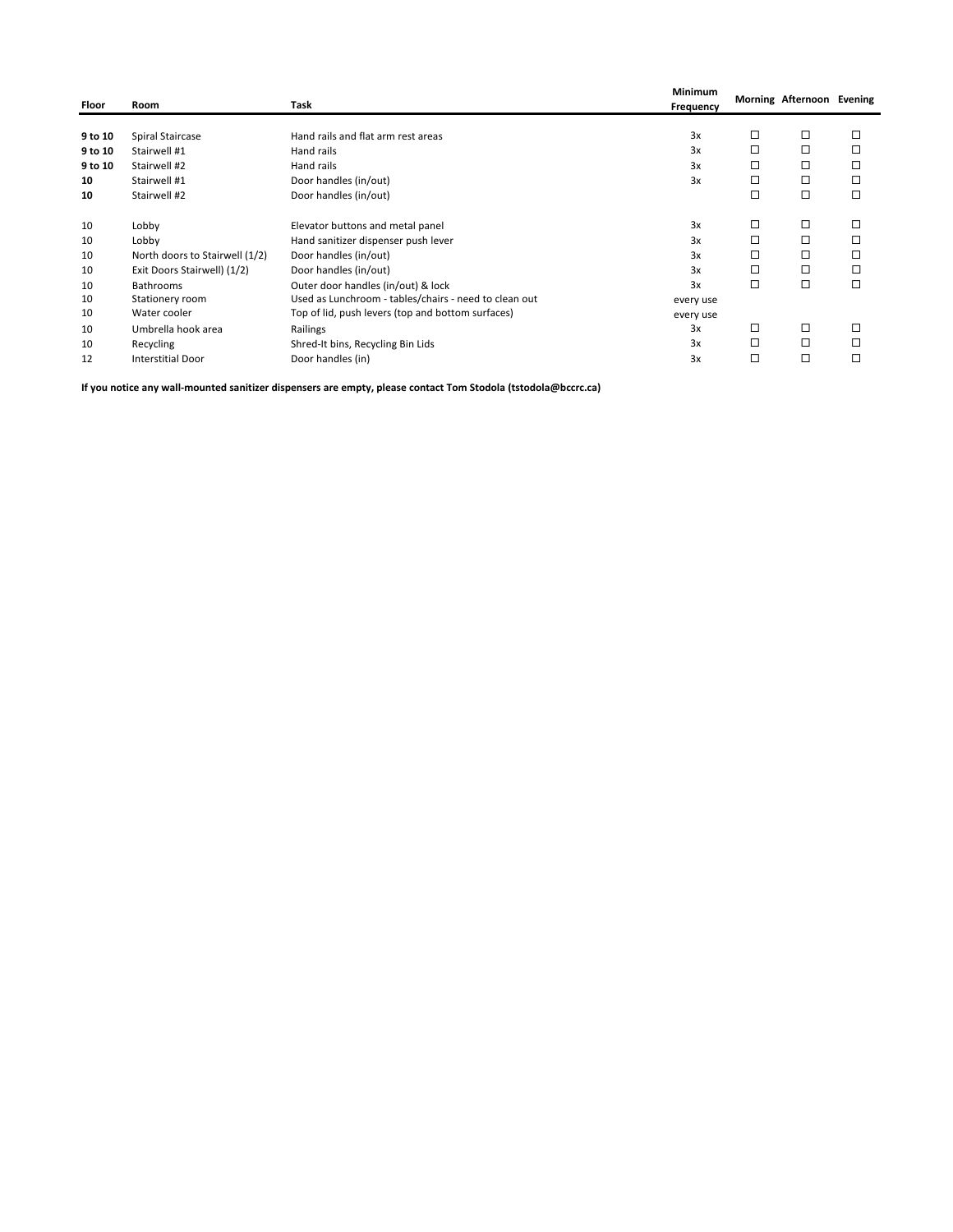| Floor   | Room                        | Task                                                                  | Minimum<br>Frequency |        | Morning Afternoon Evening |        |
|---------|-----------------------------|-----------------------------------------------------------------------|----------------------|--------|---------------------------|--------|
| 8 to 9  | <b>Spiral Staircase</b>     | Hand rails and flat arm rest areas                                    | 3x                   | $\Box$ | □                         | □      |
| 8 to 9  | Stairwell #1                | Hand rails                                                            | 3x                   | $\Box$ | □                         | □      |
| 8 to 9  | Stairwell #2                | Hand rails                                                            | 3x                   | $\Box$ | □                         | □      |
| 9       | Stairwell #1                | Door handles (in/out)                                                 | 3x                   | $\Box$ | □                         | □      |
| 9       | Stairwell #2                | Door handles (in/out)                                                 | 3x                   | $\Box$ | $\Box$                    | $\Box$ |
| 9       | Lobby                       | Elevator buttons and metal panel                                      | 3x                   | □      | □                         | □      |
| 9       | Lobby                       | Hand sanitizer dispenser push lever                                   | 3x                   | $\Box$ | $\Box$                    | $\Box$ |
| 9       | Admin desk (Lenel)          | Top ledge of desk                                                     | 3x                   | $\Box$ | $\Box$                    | □      |
| 9       | <b>Bathrooms</b>            | Outer door handles (in/out), stall door handle & lock                 | 3x                   | п      | □                         | $\Box$ |
| $9-$    | 116; Meeting room           | Door handles (in/out), light switch, tabletops, chairbacks & armrests | every use            |        |                           |        |
| 9       | Stationery room             | Paper cutter handle                                                   | 3x                   | □      | □                         | □      |
| 9       | Recycling                   | Shred-It bins, Recycling Bin Lids                                     | 3x                   | $\Box$ | $\Box$                    | $\Box$ |
| 9-      | 121; Storage room           | Door handles (in/out)                                                 | 3x                   | $\Box$ | □                         | □      |
| 9       | Lab doors (North)           | Push levers (in/out), card reader                                     | 3x                   | $\Box$ | □                         | □      |
| 9       | Lab doors (South)           | Push levers (in/out), card reader                                     | 3x                   | $\Box$ | $\Box$                    | $\Box$ |
| 9       | Lab handwashing sink, North | Soap dispenser push lever, paper towel metal panel                    | 3x                   | $\Box$ | □                         | □      |
| 9       | Lab handwashing sink, South | Soap dispenser push lever, paper towel metal panel                    | 3x                   | $\Box$ | □                         | □      |
| $9-$    | 203; Equipment Corridor     | Door handles (in/out), light switch                                   | 3x                   | $\Box$ | □                         | □      |
| 9-      | 211; Equipment Corridor     | Door handles (in/out), light switch                                   | 3x                   | □      | □                         | □      |
| 9-      | 305; Equipment Corridor     | Door handles (in/out), light switch                                   | 3x                   | $\Box$ | $\Box$                    | $\Box$ |
| 9       | Lab bathrooms (x2)          | Outer door handles (in/out) & lock                                    | 3x                   | $\Box$ | $\Box$                    | □      |
| 9 to 10 | Lab Emergency Stairwell     | Hand rails                                                            | 3x                   | $\Box$ | □                         | □      |
| 9 to 10 | Lab Emergency Stairwell     | Door handles (in/out), card reader                                    | 3x                   | $\Box$ | □                         | □      |
| 9       | Ice machine                 | Door handle & scoop handle                                            | 3x, every use        | □      | □                         | □      |
| 9       | Lab Elevators               | Call buttons (2 sets)                                                 | 3x                   | $\Box$ | □                         | □      |
| 9-      | 205; Walk-in coldroom       | Outer door handle, light switch, interior push button exit            | 3x                   | $\Box$ | □                         | $\Box$ |
| 9-      | 307; Walk-in coldroom       | Outer door handle, light switch, interior push button exit            | 3x                   | $\Box$ | $\Box$                    | $\Box$ |
| 9       | Eye Wash/Shower             | Handles                                                               | 1x, every use        | $\Box$ | $\Box$                    | $\Box$ |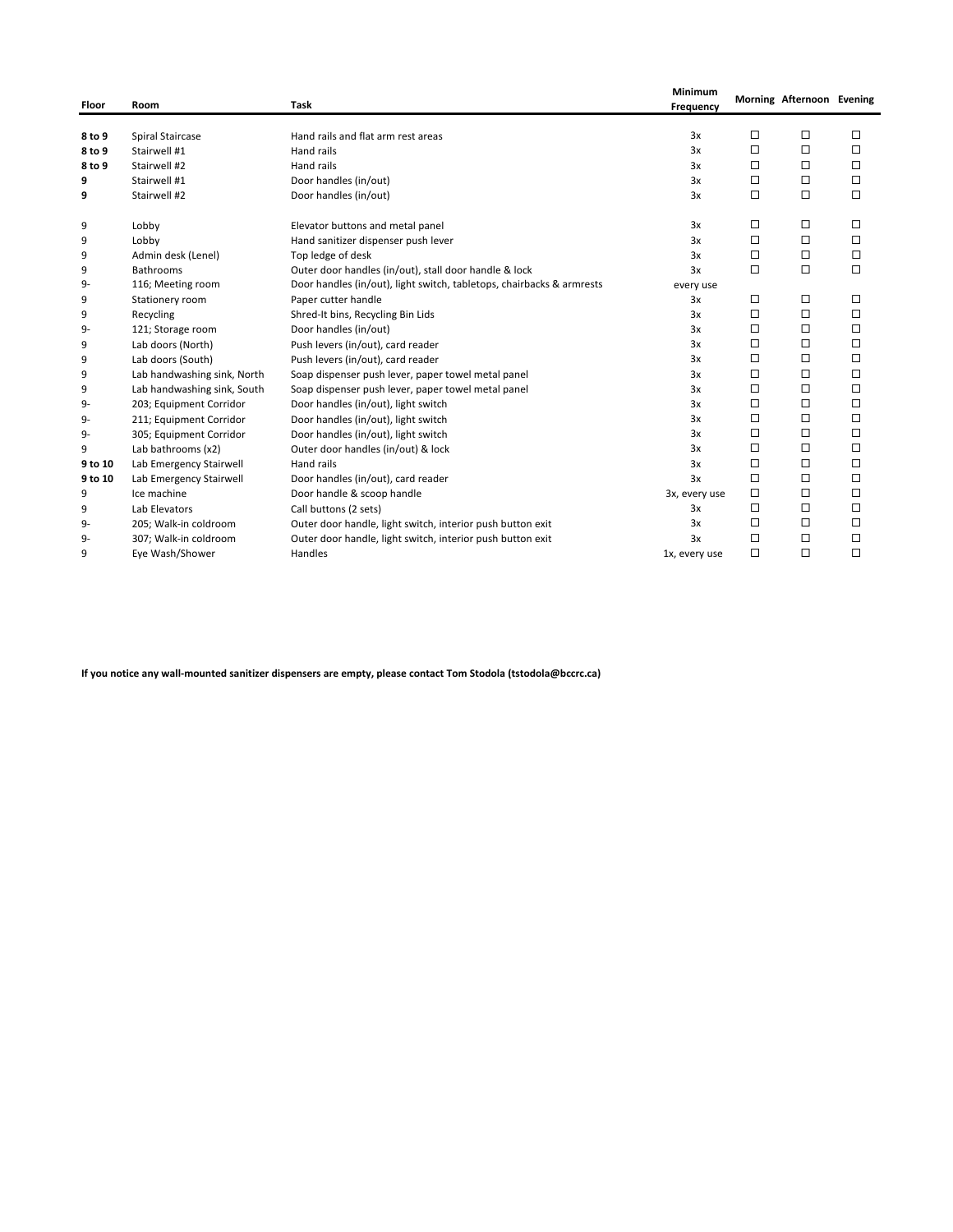| Floor  | Room                           | Task                                                                  | Minimum<br>Frequency |   | Morning Afternoon Evening |   |
|--------|--------------------------------|-----------------------------------------------------------------------|----------------------|---|---------------------------|---|
|        |                                |                                                                       |                      |   |                           |   |
| 8 to 9 | <b>Spiral Staircase</b>        | Hand rails and flat arm rest areas                                    | 3x                   | □ | □                         | □ |
| 8 to 9 | Stairwell #1                   | Hand rails                                                            | 3x                   | □ | □                         | □ |
| 8 to 9 | Stairwell #2                   | Hand rails                                                            | 3x                   | □ | □                         | □ |
| 8      | Stairwell #1                   | Door handles (in/out)                                                 | 3x                   | □ | □                         | □ |
| 8      | Stairwell #2                   | Door handles (in/out)                                                 | 3x                   | □ | □                         | □ |
| 8      | Lobby                          | Elevator buttons and metal panel                                      | 3x                   | □ | □                         |   |
| 8      | Lobby                          | Hand sanitizer dispenser push lever                                   | 3x                   | □ | □                         |   |
| 8      | North doors to Stairwell (1/2) | Door handles (in/out)                                                 | 3x                   | □ | □                         |   |
| 8      | Exit Doors Stairwell) (1/2)    | Door handles (in/out)                                                 | 3x                   | □ | □                         | □ |
| 8-     | 106; Meeting room              | Door handles (in/out), light switch, tabletops, chairbacks & armrests | every use            |   |                           |   |
| 8      | <b>Bathrooms</b>               | Outer door handles (in/out) & lock                                    | 3x                   | □ | □                         | □ |
| 8      | Stationery room                | Copier/printer touchpad & lid touch points, Paper cutter handle       | 3x                   | □ | □                         | □ |
| 8      | Umbrella hook area             | Railings                                                              | 3x                   | □ | □                         |   |
| 8      | Recycling                      | Shred-It bins, Recycling Bin Lids                                     | 3x                   |   | □                         |   |
| 8      | <b>Interstitial Door</b>       | Door handles (in)                                                     | 3x                   | □ | □                         |   |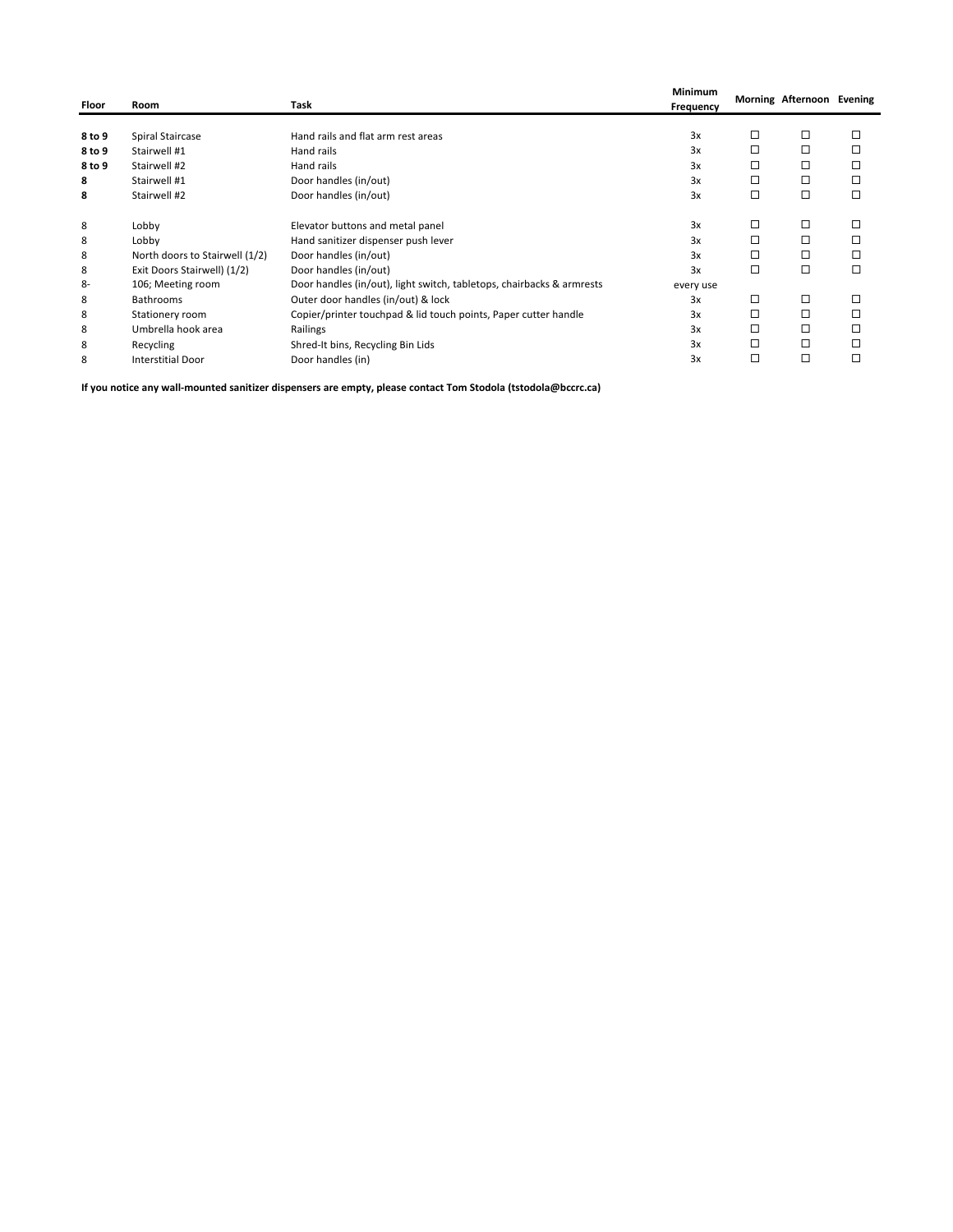| Floor          | Room                        | Task                                                                  | Minimum<br>Frequency |        | Morning Afternoon Evening |        |
|----------------|-----------------------------|-----------------------------------------------------------------------|----------------------|--------|---------------------------|--------|
|                |                             |                                                                       | 3x                   | □      |                           | □      |
| 7 to 8         | Spiral Staircase            | Hand rails and flat arm rest areas                                    |                      | Л      | □                         |        |
| 7 to 8         | Stairwell #1                | Hand rails                                                            | 3x                   |        | □                         | □      |
| 7 to 8         | Stairwell #2                | Hand rails                                                            | 3x                   | □      | □                         | □      |
| 7              | Stairwell #1                | Door handles (in/out)                                                 | 3x                   | $\Box$ | $\Box$                    | $\Box$ |
| 7              | Stairwell #2                | Door handles (in/out)                                                 | 3x                   | $\Box$ | □                         | $\Box$ |
| 7              | Lobby                       | Elevator buttons and metal panel                                      | 3x                   | □      | □                         | □      |
| 7              | Lobby                       | Hand sanitizer dispenser push lever                                   | 3x                   | $\Box$ | $\Box$                    | □      |
| 7              | <b>Admin Desk</b>           | Top ledge of desk                                                     | 3x                   | □      | □                         | $\Box$ |
| 7              | <b>Bathrooms</b>            | Outer door handles (in/out), stall door handle & lock                 | 3x                   | $\Box$ | $\Box$                    | $\Box$ |
| $7-$           | 116; Meeting room           | Door handles (in/out), light switch, tabletops, chairbacks & armrests | every use            |        |                           |        |
| 7              | Stationery room             | Copier/printer touchpad & lid touch points, Paper cutter handle       | 3x                   | □      | □                         | □      |
| 7              | Recycling                   | Shred-It bins, Recycling Bin Lids                                     | 3x                   | □      | □                         | □      |
| $\overline{7}$ | Lab doors (North)           | Push levers (in/out), card reader                                     | 3x                   | □      | □                         | □      |
| 7              | Lab doors (South)           | Push levers (in/out), card reader                                     | 3x                   | $\Box$ | □                         | $\Box$ |
| 7              | Lab handwashing sink, North | Soap dispenser push lever, paper towel metal panel                    | 3x                   | $\Box$ | □                         | $\Box$ |
| 7              | Lab handwashing sink, South | Soap dispenser push lever, paper towel metal panel                    | 3x                   | □      | □                         | □      |
| $7 -$          | 219; Freezer Room           | Door handles (in/out), light switch                                   | 3x                   | □      | □                         | □      |
| 7              | Lab bathrooms (x2)          | Outer door handles (in/out) & lock                                    | 3x                   | $\Box$ | □                         | $\Box$ |
| 7 to 8         | Lab Emergency Stairwell     | Hand rails                                                            | 3x                   | □      | □                         | □      |
| 7 to 8         | Lab Emergency Stairwell     | Door handles (in/out), card reader                                    | 3x                   | $\Box$ | □                         | □      |
| 7              | Ice machine                 | Door handle & scoop handle                                            | 3x, every use        | $\Box$ | □                         | □      |
| 7              | Lab Elevators               | Call buttons (2 sets)                                                 | 3x                   | □      | □                         | □      |
| $7 -$          | 209; Walk-in coldroom       | Outer door handle, light switch, interior push button exit            | 3x                   | □      | □                         | □      |
| 7              | Eye Wash/Shower             | Handles                                                               | 1x, every use        | $\Box$ | □                         | □      |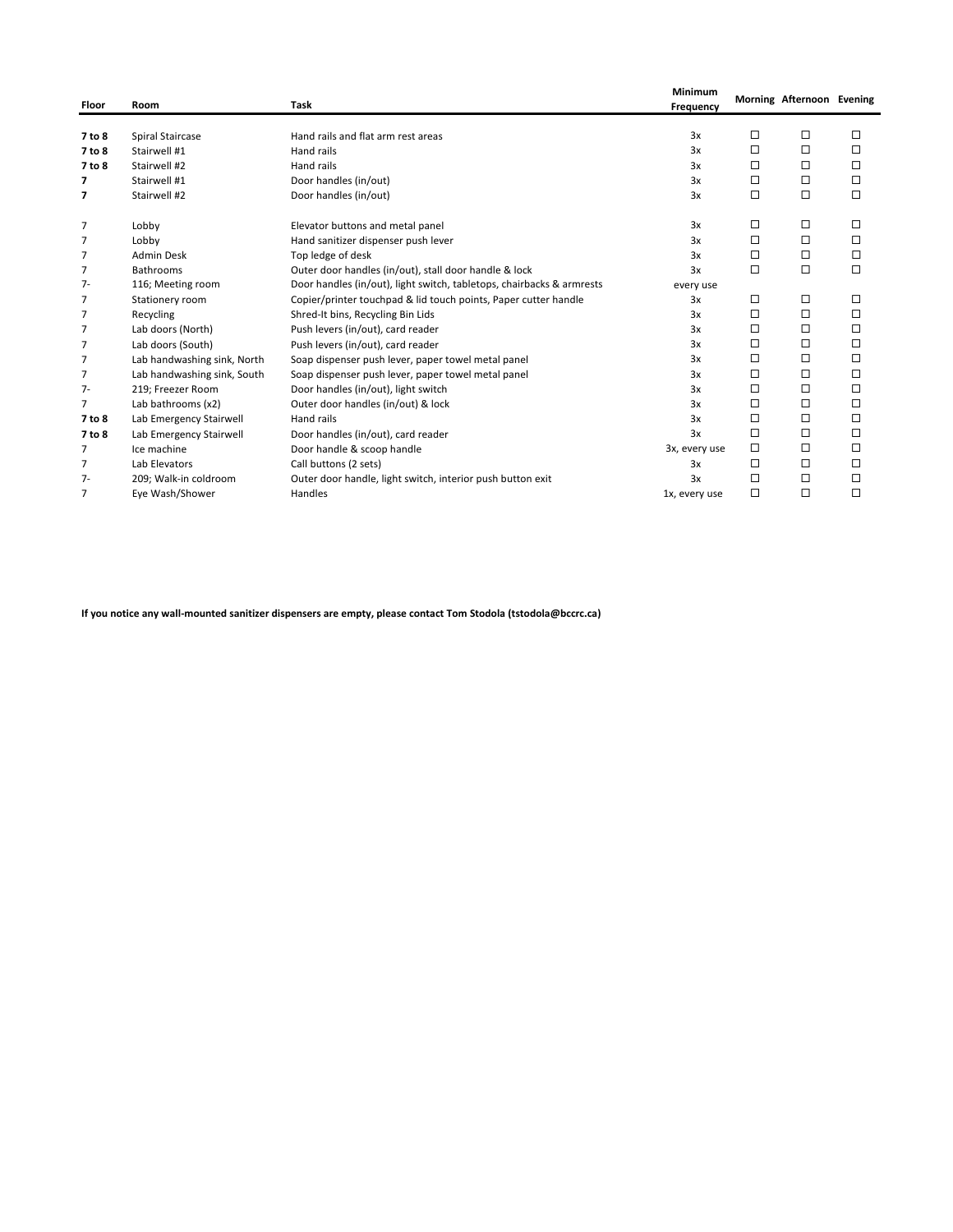| Floor  | Room                           | Task                                | Minimum<br>Frequency |   | Morning Afternoon Evening |        |
|--------|--------------------------------|-------------------------------------|----------------------|---|---------------------------|--------|
|        |                                |                                     |                      |   |                           |        |
| 6 to 7 | Spiral Staircase               | Hand rails and flat arm rest areas  | 3x                   | □ | □                         | □      |
| 6 to 7 | Stairwell #1                   | Hand rails                          | 3x                   | □ | □                         |        |
| 6 to 7 | Stairwell #2                   | Hand rails                          | 3x                   | □ | □                         |        |
| 6      | Stairwell #1                   | Door handles (in/out)               | 3x                   | □ | □                         |        |
| 6      | Stairwell #2                   | Door handles (in/out)               | 3x                   | □ | □                         | □      |
| 6      | Lobby                          | Elevator buttons and metal panel    | 3x                   | □ | □                         |        |
| 6      | Lobby                          | Hand sanitizer dispenser push lever | 3x                   | □ | □                         |        |
| 6      | North doors to Stairwell (1/2) | Door handles (in/out)               | 3x                   | □ | □                         |        |
| 6      | Exit Doors Stairwell) (1/2)    | Door handles (in/out)               | 3x                   | □ | ◻                         |        |
| 6      | <b>Bathrooms</b>               | Outer door handles (in/out) & lock  | 3x                   | □ | □                         | $\Box$ |
| 6      | Umbrella hook area             | Railings                            | 3x                   | □ | □                         |        |
| 6      | Recycling                      | Shred-It bins, Recycling Bin Lids   | 3x                   | □ | □                         | □      |
| 6      | <b>Interstitial Door</b>       | Door handles (in)                   | 3x                   | □ | □                         | п      |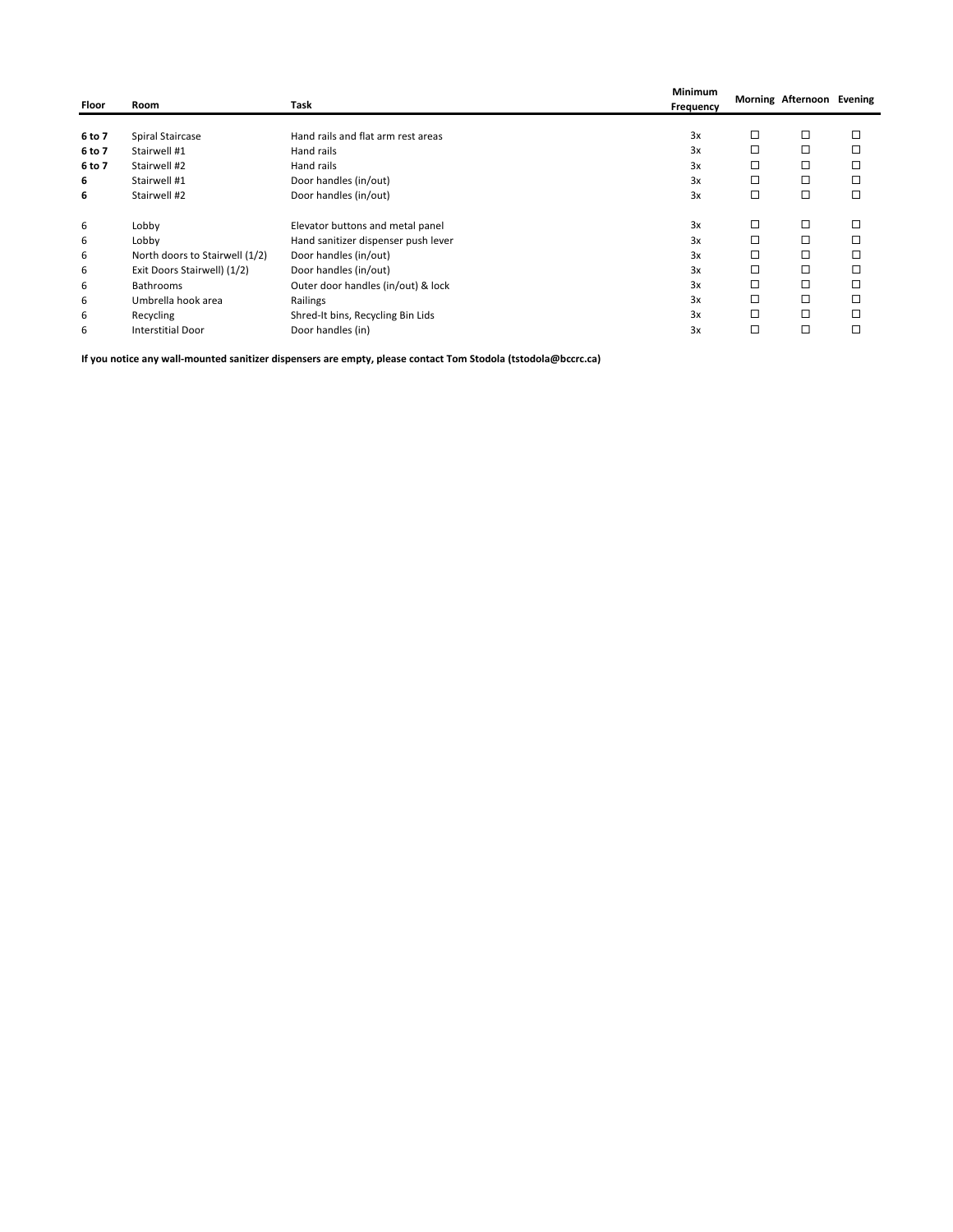| Floor  | Room                        | <b>Task</b>                                                              | <b>Minimum</b><br>Frequency |        | Morning Afternoon Evening |        |
|--------|-----------------------------|--------------------------------------------------------------------------|-----------------------------|--------|---------------------------|--------|
| 5 to 6 | Spiral Staircase            | Hand rails and flat arm rest areas                                       | 3x                          | □      | $\Box$                    | □      |
| 5 to 6 | Stairwell #1                | Hand rails                                                               | 3x                          | □      | $\Box$                    | □      |
| 5 to 6 | Stairwell #2                | Hand rails                                                               | 3x                          | □      | $\Box$                    | □      |
| 5      | Stairwell #1                | Door handles (in/out)                                                    | 3x                          | □      | $\Box$                    | □      |
| 5      | Stairwell #2                | Door handles (in/out)                                                    | 3x                          | $\Box$ | $\Box$                    | □      |
| 5      | Lobby                       | Elevator buttons and metal panel                                         | 3x                          | □      | □                         | □      |
| 5      | Lobby                       | Hand sanitizer dispenser push lever                                      | 3x                          | □      | $\Box$                    | □      |
| 5      | Bathrooms                   | Outer door handles (in/out), stall door handle & lock                    | 3x                          | □      | □                         | □      |
| 5      | Stationery room             | Copier/printer touchpad & lid touch points, Paper cutter handle, Mailbox | 3x                          | □      | $\Box$                    | $\Box$ |
| 5      | Recycling                   | Shred-It bins, Recycling Bin Lids                                        | 3x                          | $\Box$ | $\Box$                    | □      |
| 5      | Lunch Tables                | (2x) tables and chairs                                                   | every use                   |        |                           |        |
| 5      | Water cooler                | Top of lid, push levers (top and bottom surfaces)                        | every use                   |        |                           |        |
| 5      | Lab doors (North)           | Push levers (in/out), card reader                                        | 3x                          | □      | $\Box$                    | □      |
| 5      | Lab doors (South)           | Push levers (in/out), card reader                                        | 3x                          | □      | □                         | □      |
| 5      | Lab handwashing sink, North | Soap dispenser push lever, paper towel metal panel, spray down sink      | 3x                          | □      | $\Box$                    | □      |
| 5      | Lab handwashing sink, South | Soap dispenser push lever, paper towel metal panel, spray down sink      | 3x                          | □      | □                         | □      |
| 5-     | 203; Equipment Corridor     | Door handles (in/out), light switch                                      | 3x                          | □      | □                         | $\Box$ |
| 5      | Lab bathrooms (x2)          | Outer door handles (in/out) & lock                                       | 3x                          | □      | $\Box$                    | □      |
| 5 to 6 | Lab Emergency Stairwell     | Hand rails                                                               | 3x                          | □      | □                         | □      |
| 5 to 6 | Lab Emergency Stairwell     | Door handles (in/out), card reader                                       | 3x                          | $\Box$ | □                         | □      |
| 5      | Ice machine                 | Door handle & scoop handle                                               | 3x, every use               | $\Box$ | $\Box$                    | □      |
| 5      | Lab Elevators               | Call buttons (2 sets)                                                    | 3x                          | □      | $\Box$                    | □      |
| 5-     | 305; Walk-in coldroom       | Outer door handle, light switch, interior push button exit               | 3x                          | □      | □                         | □      |
| 9      | Eye Wash/Shower             | Handles                                                                  | 1x, every use               | $\Box$ | $\Box$                    | □      |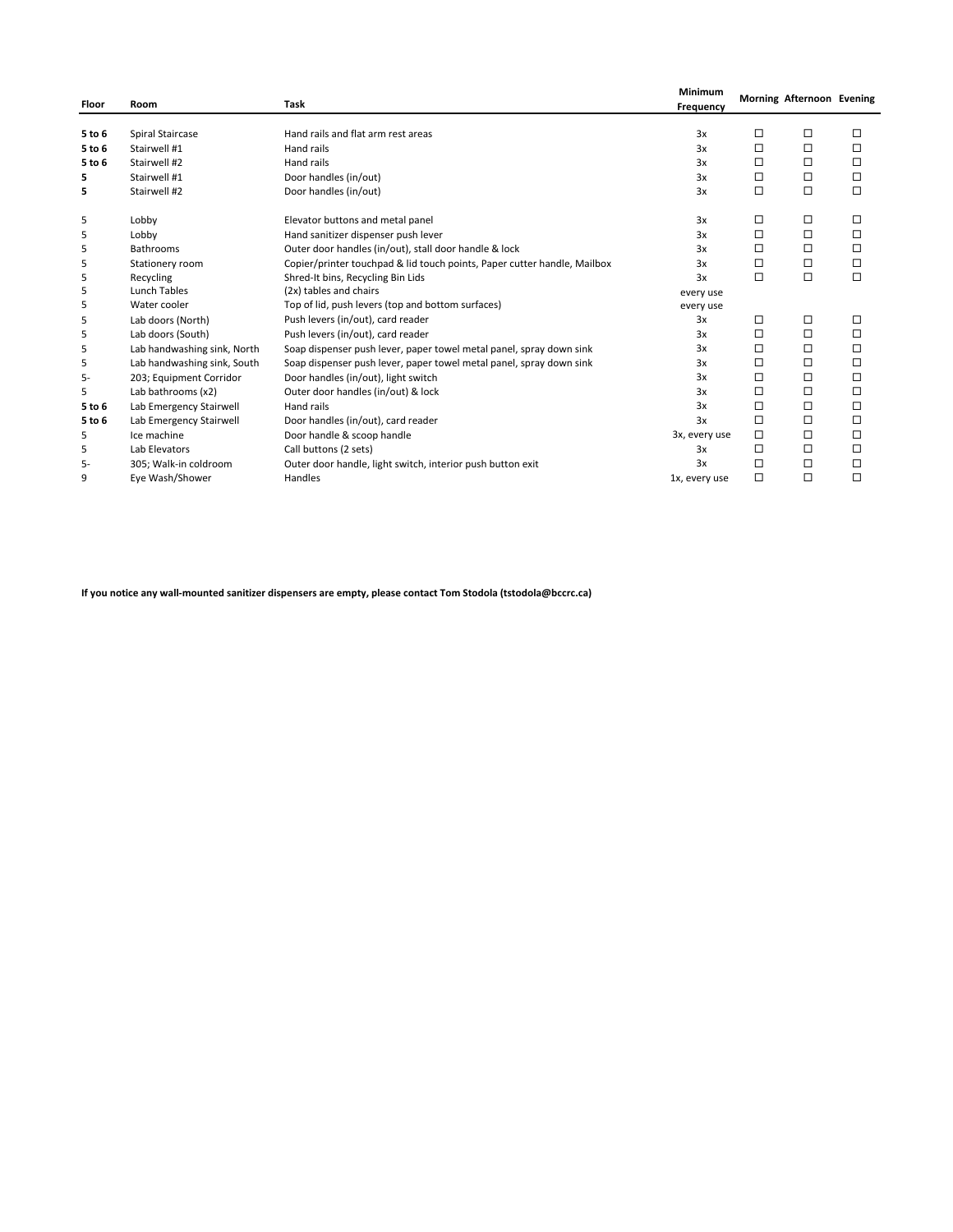| Floor  | Room                           | Task                                                                     | Minimum<br>Frequency |   | Morning Afternoon Evening |   |
|--------|--------------------------------|--------------------------------------------------------------------------|----------------------|---|---------------------------|---|
|        |                                |                                                                          |                      |   |                           |   |
| 4 to 5 | Spiral Staircase               | Hand rails and flat arm rest areas                                       | 3x                   | □ | □                         | □ |
| 4 to 5 | Stairwell #1                   | Hand rails                                                               | 3x                   | □ | □                         | □ |
| 4 to 5 | Stairwell #2                   | Hand rails                                                               | 3x                   | □ | □                         | □ |
| 4      | Stairwell #1                   | Door handles (in/out)                                                    | 3x                   | □ | □                         | □ |
| 4      | Stairwell #2                   | Door handles (in/out)                                                    | 3x                   | □ | □                         | □ |
| 4      | Lobby                          | Elevator buttons and metal panel                                         | 3x                   | □ | □                         |   |
| 4      | Lobby                          | Hand sanitizer dispenser push lever                                      | 3x                   | □ | □                         |   |
| 4      | Stationery room                | Copier/printer touchpad & lid touch points, Paper cutter handle, Mailbox | 3x                   | □ | □                         | □ |
| 4      | Lunch Table                    | tables and chairs                                                        | every use            |   |                           |   |
| 4      | North doors to Stairwell (1/2) | Door handles (in/out)                                                    | 3x                   | □ | □                         | □ |
| 4      | Exit Doors Stairwell) (1/2)    | Door handles (in/out)                                                    | 3x                   | □ | □                         | □ |
| 4      | <b>Bathrooms</b>               | Outer door handles (in/out) & lock                                       | 3x                   | □ | □                         | □ |
| 4      | Umbrella hook area             | Railings                                                                 | 3x                   | □ | □                         |   |
| 4      | Recycling                      | Shred-It bins, Recycling Bin Lids                                        | 3x                   | □ | □                         |   |
| 4      | <b>Interstitial Door</b>       | Door handles (in)                                                        | 3x                   | □ | □                         | □ |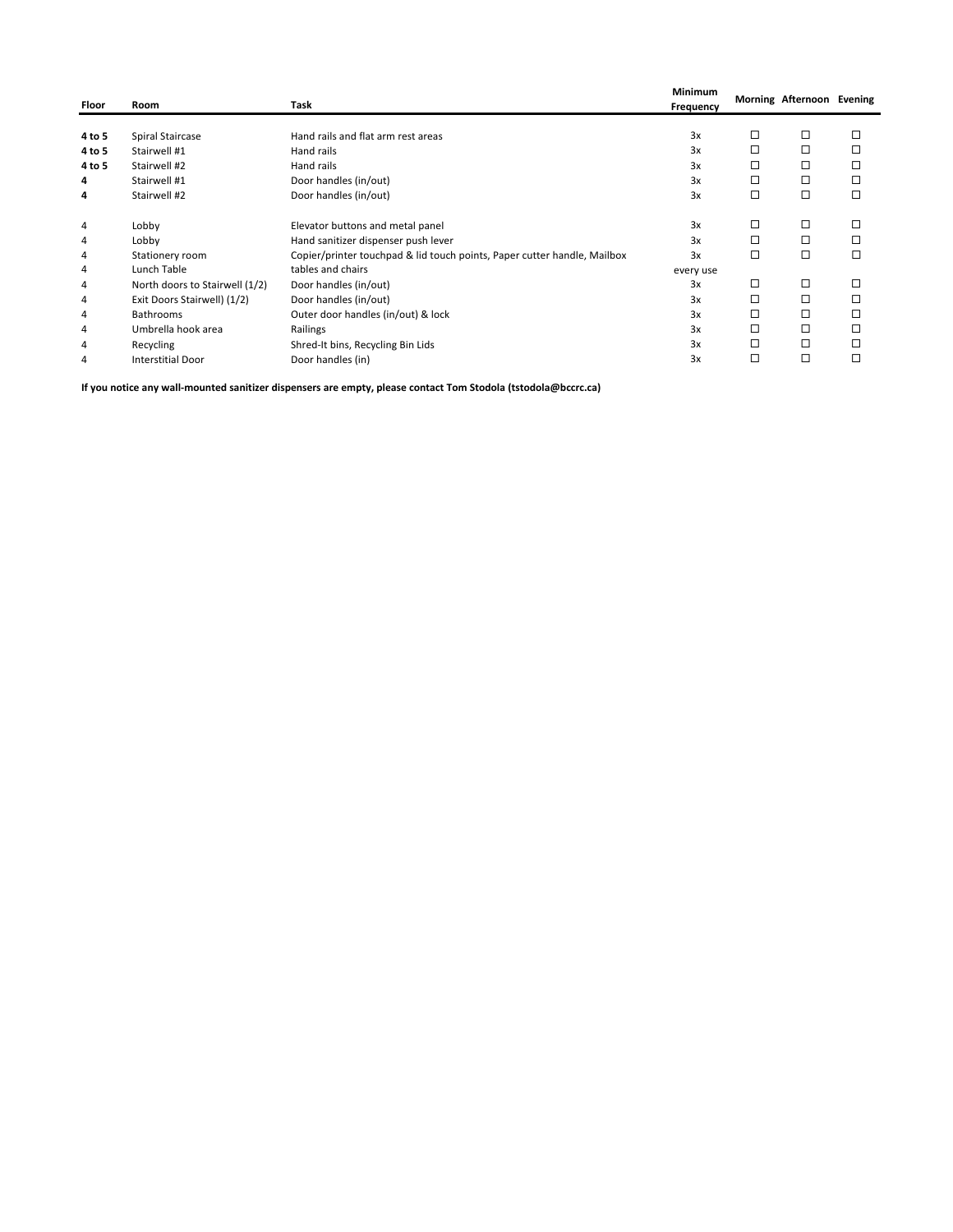| Floor  | Room                        | Task                                                       | <b>Minimum</b><br>Frequency |        | Morning Afternoon Evening |        |
|--------|-----------------------------|------------------------------------------------------------|-----------------------------|--------|---------------------------|--------|
| 3 to 4 | Spiral Staircase            | Hand rails and flat arm rest areas                         | 3x                          | □      | □                         | □      |
| 3 to 4 | Stairwell #1                | Hand rails                                                 | 3x                          | □      | □                         | □      |
| 3 to 4 | Stairwell #2                | Hand rails                                                 | 3x                          | □      | $\Box$                    | $\Box$ |
| з      | Stairwell #1                | Door handles (in/out)                                      | 3x                          | □      | $\Box$                    | □      |
| 3      | Stairwell #2                | Door handles (in/out)                                      | 3x                          | □      | $\Box$                    | $\Box$ |
| 3      | Lobby                       | Elevator buttons and metal panel                           | 3x                          | □      | □                         | □      |
| 3      | Lobby                       | Hand sanitizer dispenser push lever                        | 3x                          | □      | $\Box$                    | □      |
| 3      | <b>Bathrooms</b>            | Outer door handles (in/out), stall door handle & lock      | 3x                          | □      | $\Box$                    | □      |
| 3      | Recycling                   | Shred-It bins, Recycling Bin Lids                          | 3x                          | □      | $\Box$                    | $\Box$ |
| 3      | Water cooler                | Top of lid, push levers (top and bottom surfaces)          | every use                   |        |                           |        |
| 3      | Lab doors (North)           | Push levers (in/out), card reader                          | 3x                          | □      | □                         | □      |
| 3      | Lab doors (South)           | Push levers (in/out), card reader                          | 3x                          | □      | $\Box$                    | □      |
| 3      | Lab handwashing sink, North | Soap dispenser push lever, paper towel metal panel,        | 3x                          | □      | $\Box$                    | $\Box$ |
| 3      | Lab handwashing sink, South | Soap dispenser push lever, paper towel metal panel,        | 3x                          | □      | $\Box$                    | □      |
| 3-     | 203; Equipment Corridor     | Door handles (in/out), light switch                        | 3x                          | □      | $\Box$                    | □      |
| 3-     | 303; Equipment Corridor     | Door handles (in/out), light switch                        | 3x                          | □      | $\Box$                    | □      |
| 3-     | 211; Equipment Corridor     | Door handles (in/out), light switch                        | 3x                          | □      | $\Box$                    | $\Box$ |
| 3      | Lab bathrooms (x2)          | Outer door handles (in/out) & lock                         | 3x                          | □      | $\Box$                    | $\Box$ |
| 3 to 4 | Lab Emergency Stairwell     | Hand rails                                                 | 3x                          | □      | $\Box$                    | □      |
| 3 to 4 | Lab Emergency Stairwell     | Door handles (in/out), card reader                         | 3x                          | □      | $\Box$                    | □      |
| 3      | Ice machine                 | Door handle & scoop handle                                 | 3x, every use               | □      | $\Box$                    | □      |
| 3      | Lab Elevators               | Call buttons (2 sets)                                      | 3x                          | □      | $\Box$                    | □      |
| 3-     | 305; Walk-in coldroom       | Outer door handle, light switch, interior push button exit | 3x                          | □      | $\Box$                    | □      |
| 9      | Eye Wash/Shower             | Handles                                                    | 1x, every use               | $\Box$ | $\Box$                    | □      |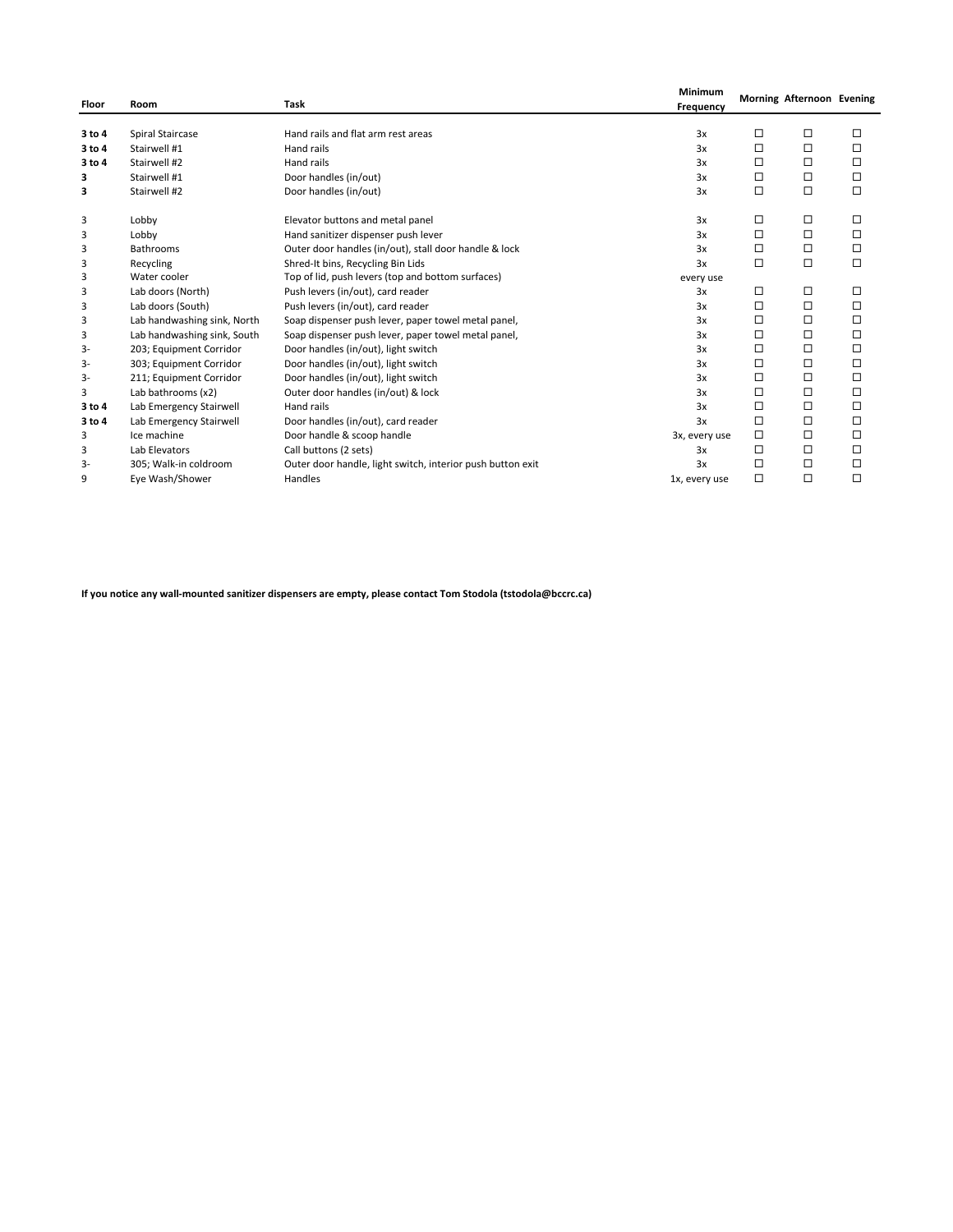| Floor          | Room                           | Task                                                                     | <b>Minimum</b><br>Frequency |   | Morning Afternoon Evening |  |
|----------------|--------------------------------|--------------------------------------------------------------------------|-----------------------------|---|---------------------------|--|
|                |                                |                                                                          |                             |   |                           |  |
| 2 to 3         | Stairwell #1                   | Hand rails                                                               | 3x                          | □ | □                         |  |
| 2 to 3         | Stairwell #2                   | Hand rails                                                               | 3x                          |   | □                         |  |
| 2              | Stairwell #1                   | Door handles (in/out)                                                    | 3x                          |   | □                         |  |
| $\overline{2}$ | Stairwell #2                   | Door handles (in/out)                                                    | 3x                          | □ | □                         |  |
| $\overline{2}$ | Lobby                          | Elevator buttons and metal panel                                         | 3x                          | □ | □                         |  |
| 2              | Lobby                          | Hand sanitizer dispenser push lever                                      | 3x                          | □ | □                         |  |
| $2 -$          | 113; Meeting room              | Door handles (in/out), light switch, tabletops, chairbacks & armrests    | every use                   |   |                           |  |
| $2 -$          | 0007; Stationery room          | Copier/printer touchpad & lid touch points, Paper cutter handle, Mailbox | 3x                          | □ | □                         |  |
| 4              | North doors to Stairwell (1/2) | Door handles (in/out)                                                    | 3x                          |   |                           |  |
| 4              | Exit Doors Stairwell) (1/2)    | Door handles (in/out)                                                    | 3x                          | □ | □                         |  |
| 4              | <b>Bathrooms</b>               | Outer door handles (in/out) & lock                                       | 3x                          |   | □                         |  |
| 4              | Recycling                      | Shred-It bins, Recycling Bin Lids                                        | 3x                          | □ | □                         |  |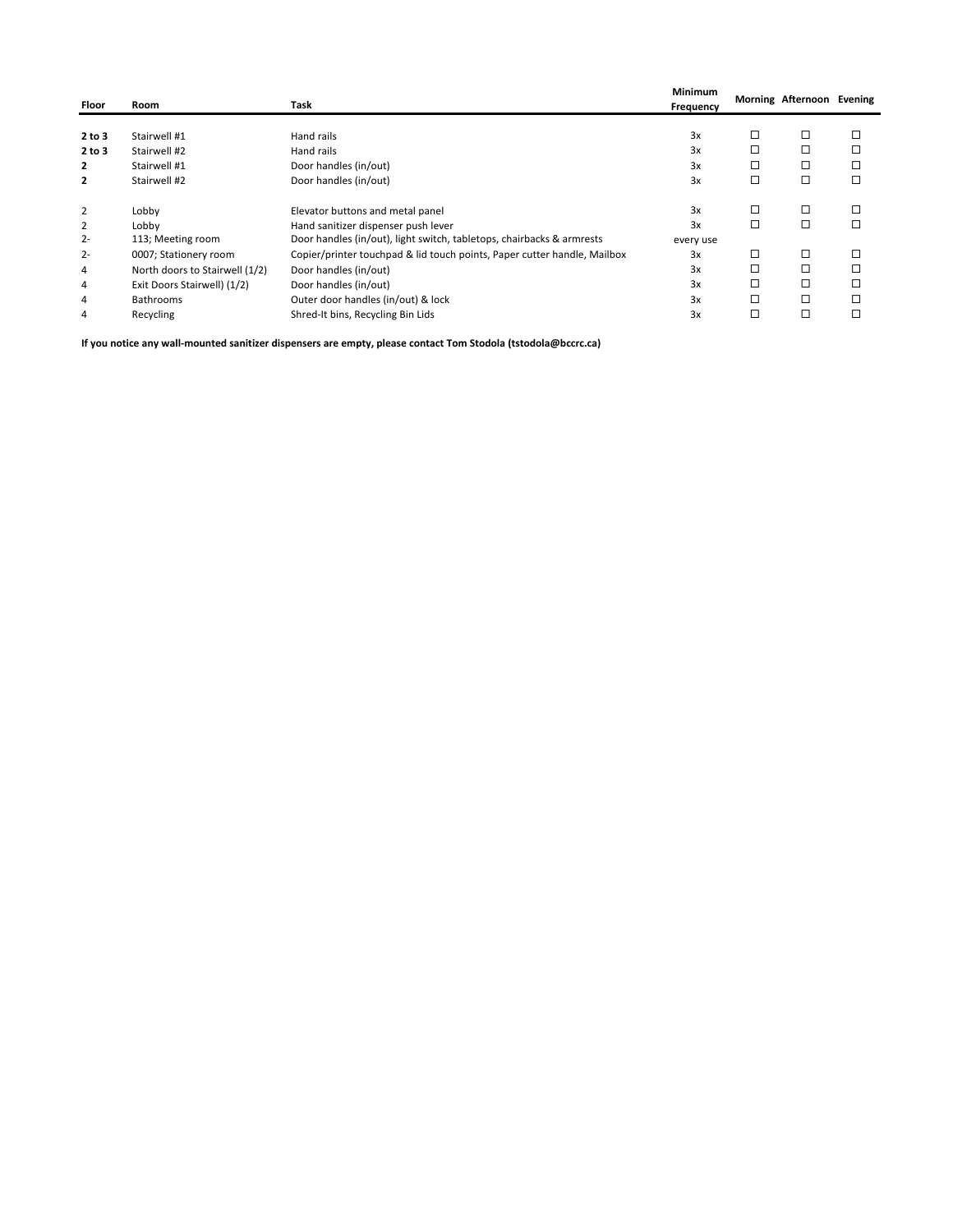| Floor        | Room                                | Task                                                          | Minimum<br>Frequency |   | Morning Afternoon Evening |   |
|--------------|-------------------------------------|---------------------------------------------------------------|----------------------|---|---------------------------|---|
|              |                                     |                                                               |                      |   |                           |   |
| G to 2       | Stairwell #1                        | Hand rails                                                    | 3x                   | □ | □                         | □ |
| G to 2       | Stairwell #2                        | Hand rails                                                    | 3x                   | □ | □                         |   |
| 1            | Stairwell #1                        | Door handles (in/out)                                         | 3x                   | □ | □                         | □ |
| 1            | Stairwell #2                        | Door handles (in/out)                                         | 3x                   | □ | □                         | □ |
| 1            | Stairwell #4 (Lunch Room)           | Door handles (in/out)                                         | 3x                   | □ | □                         | □ |
| 1 to 3       | Lab Emergency Stairwell (#4)        | Door handles (in/out)                                         | 3x                   | □ | □                         |   |
| 1 to 3       | Lab Emergency Stairwell (#4)        | Hand rails                                                    | 3x                   | □ | $\Box$                    | п |
| $\mathbf{1}$ | Lobby                               | Elevator buttons and metal panel                              | 3x                   | □ | □                         | □ |
| $\mathbf{1}$ | Lobby                               | Hand sanitizer dispenser push lever                           | 3x                   | □ | □                         | □ |
| 1            | Lobby                               | Tables and Chair near main entrance                           | 3x                   | □ | □                         |   |
| $\mathbf{1}$ | Near Stairwell #1                   | Hand sanitizer dispenser push lever                           | 3x                   | □ | □                         | □ |
| $\mathbf{1}$ | Lobby Phone Across Chantel          | Phone and Door handles (in/out)                               | 3x                   | □ | □                         | □ |
| 1            | Fire Door Handles (next to Chantel) | <b>Pushbar handles</b>                                        | 3x                   | □ | □                         | □ |
| 1            | Conference Room Phones              | Phones outside either entrance to Diamond Lecture Theatre     | 3x                   | □ | □                         |   |
| $\mathbf{1}$ | Mens/Womens Bathrooms               | Outer door handles (in/out)                                   | 3x                   | □ | □                         | □ |
| 1            | Recycling                           | Shred-It bins, Recycling Bin Lids                             | 3x                   | □ | □                         | □ |
| 1            | Lab Elevators                       | Call buttons (2 sets) and hand Sanitizer dispenser push lever | 3x                   | □ | □                         | □ |
| 1            | Lunch room                          | tabletops, chairbacks & armrests                              | every use            |   |                           |   |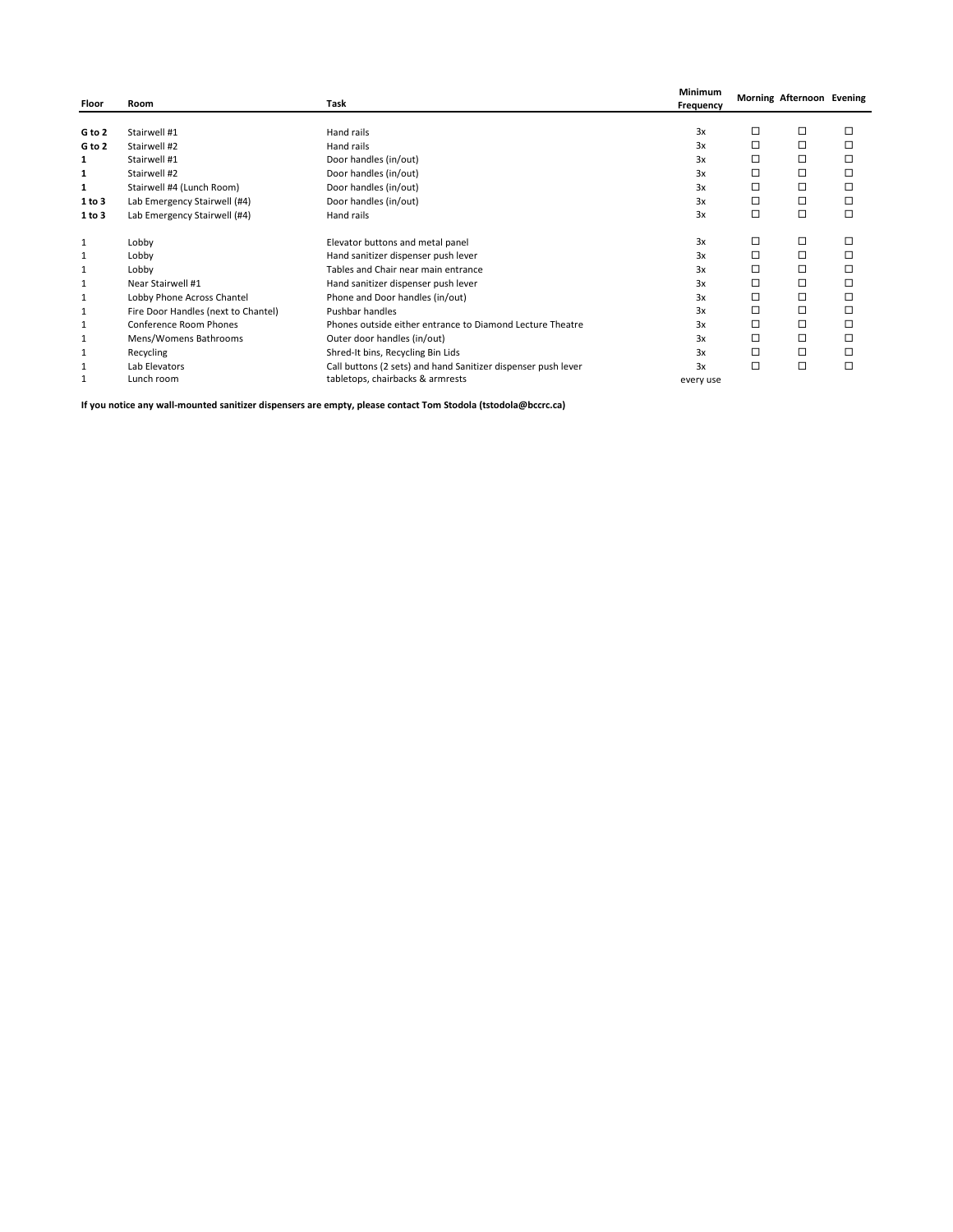| Floor     | Room                    | Task                                                          | Minimum<br>Frequency |   | Morning Afternoon Evening |        |
|-----------|-------------------------|---------------------------------------------------------------|----------------------|---|---------------------------|--------|
| B1 to G   | Stairwell #2            | Hand rails                                                    | 3x                   | □ | □                         | □      |
| B1 to G   | Stairwell #4            | Hand rails                                                    | 3x                   | □ | □                         | □      |
| <b>B1</b> | Stairwell #2            | Door handles (in/out)                                         | 3x                   | □ | □                         | □      |
| <b>B1</b> | Stairwell #4            | Door handles (in/out)                                         | 3x                   | □ | □                         | $\Box$ |
| <b>B1</b> | Stairwell #3            | Door handles (in/out)                                         | 3x                   | □ | □                         | □      |
| <b>B1</b> | Stairwell #5            | Door handles (in/out)                                         | 3x                   | □ | □                         | □      |
| <b>B1</b> | Lobby                   | Elevator buttons and metal panel                              | 3x                   | □ | □                         | □      |
| <b>B1</b> | Lobby                   | Hand sanitizer dispenser push lever                           | 3x                   | □ | □                         | □      |
| <b>B1</b> | Lobby                   | Door Handles (in/out) Emergency Exits                         | 3x                   | □ | □                         | □      |
| <b>B1</b> | Mens/Womens Bathrooms   | Outer door handles (in/out)                                   | 3x                   | □ | □                         | □      |
| <b>B1</b> | Recycling               | Shred-It bins, Recycling Bin Lids                             | 3x                   | □ | □                         | □      |
| <b>B1</b> | Lab Elevators           | Call buttons (2 sets) and hand Sanitizer dispenser push lever | 3x                   | □ | □                         | □      |
| $B1-$     | 116; Lunch room         | tabletops, chairbacks & armrests                              | every use            |   |                           |        |
| <b>B1</b> | Mailbox                 |                                                               | 3x                   | □ | □                         | □      |
| <b>B1</b> | East Entry              | Door Handle (in/out)                                          | 3x                   | □ | □                         | □      |
| $B1-$     | 106; Bike Room          | Door Handle (in/out)                                          | 3x                   | □ | □                         | □      |
| <b>B1</b> | Loading bay Door (S&R)  | Door Handle (in/out)                                          | 3x                   | □ | □                         | □      |
| $B1-$     | 128; Tank Farm          | Door Handle (in/out)                                          | 3x                   | □ | □                         | □      |
| $B1-$     | 103; LN2 storage        | Door Handle (in/out)                                          | 3x                   | □ | □                         | □      |
| <b>B1</b> | Garbage Compactor       | Door handle (in/out); Push Button Controls                    | 3x                   | □ | □                         | □      |
| <b>B1</b> | Cardboard Box Compactor | <b>Push Button Controls</b>                                   | 3x                   | □ | □                         | □      |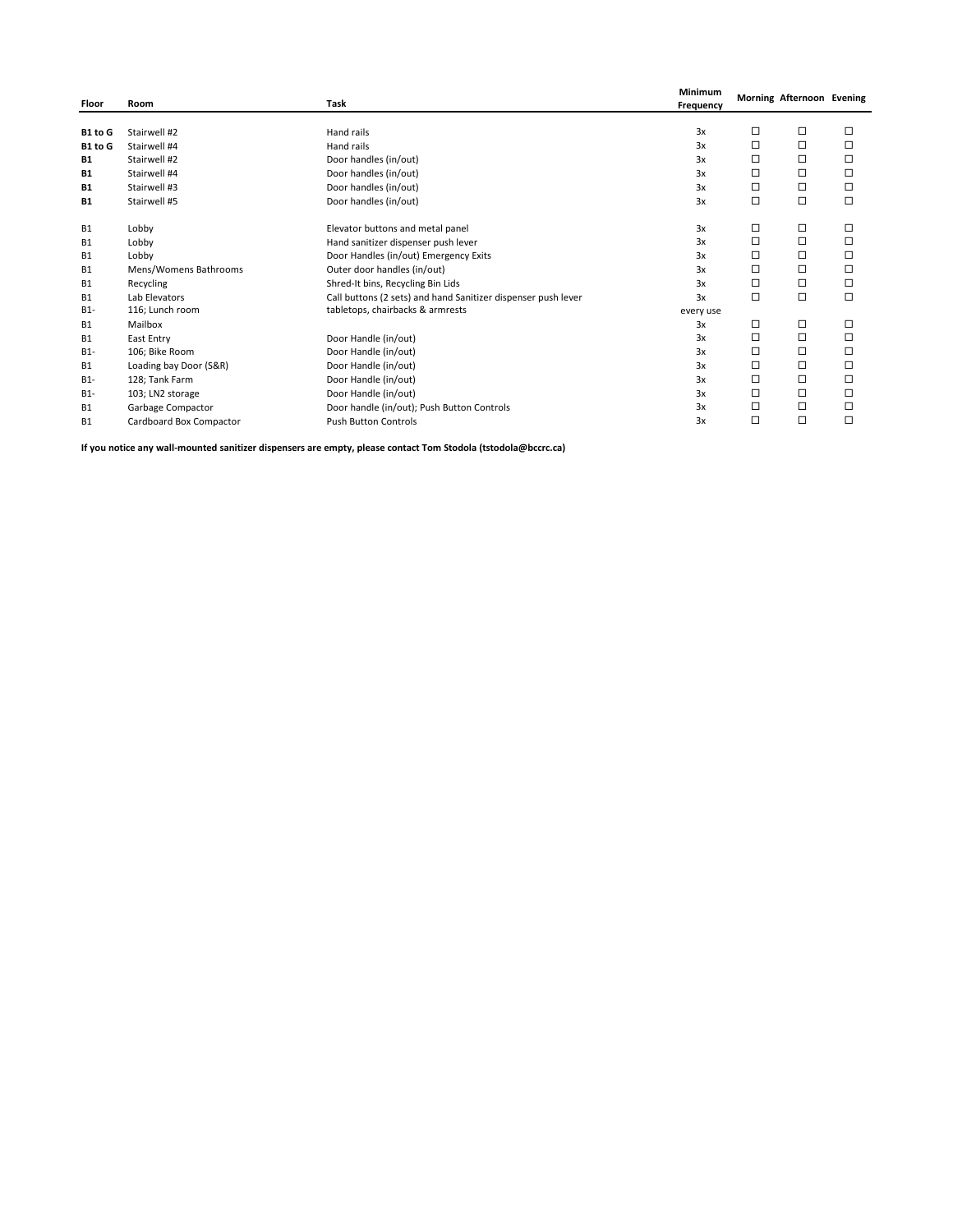| Floor           | Room         | Task                                        | Minimum<br>Frequency |   | Morning Afternoon Evening |  |
|-----------------|--------------|---------------------------------------------|----------------------|---|---------------------------|--|
|                 |              |                                             |                      |   |                           |  |
| <b>B2 to B1</b> | Stairwell #3 | Hand rails                                  | 3x                   | □ | □                         |  |
| <b>B2 to B1</b> | Stairwell #5 | Hand rails                                  | 3x                   | □ | о                         |  |
| <b>B2</b>       | Stairwell #3 | Door handles (in/out)                       | 3x                   | □ | □                         |  |
| <b>B2</b>       | Stairwell #5 | Door handles (in/out)                       | 3x                   | □ | □                         |  |
| <b>B2</b>       | Lobby        | Elevator buttons and metal panel            | 3x                   | □ | □                         |  |
| <b>B2</b>       | Lobby        | Hand sanitizer dispenser push lever         | 3x                   | □ | □                         |  |
| <b>B2</b>       | Lobby        | Door Handles (in/out) North and South Side. | 3x                   | □ | □                         |  |